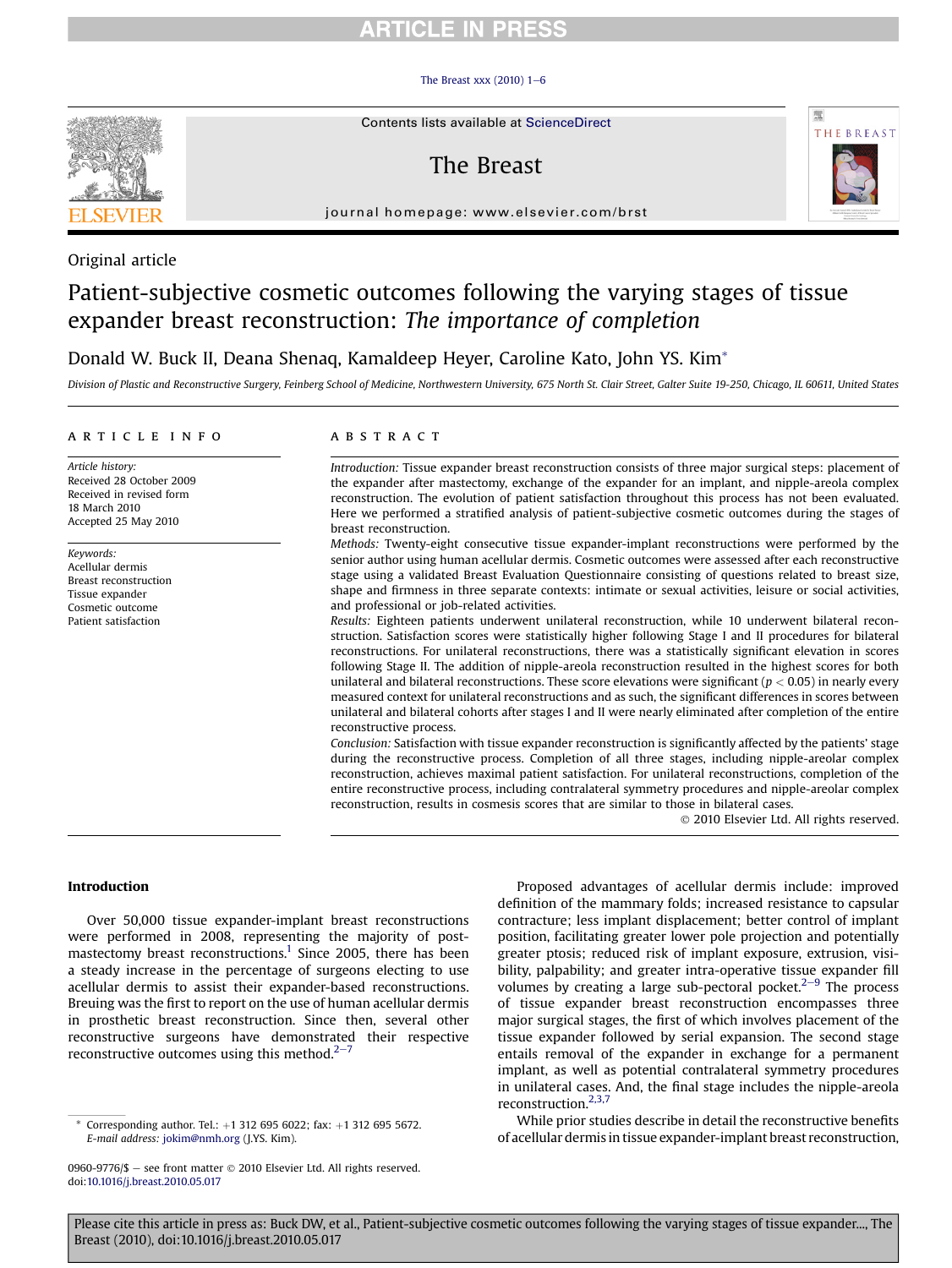less is known about the aesthetic outcomes. Additionally, the impact of these stages on patient-subjective cosmetic outcomes has not previously been investigated. In this study, we explore patientsubjective cosmesis scores using an ad-hoc, validated breast evaluation questionnaire to ascertain the impact of stage within the reconstructive process on overall patient satisfaction.

#### Methods

#### Patients and study design

The Northwestern University Institutional Review Board approved this retrospective medical record review of a prospectively maintained database. Twenty-eight consecutive patients undergoing tissue expander breast reconstruction (18 unilateral, 10 bilateral) received the validated Breast Evaluation Questionnaire<sup>[10](#page-5-0)</sup> survey after each stage during the reconstructive process. All patients underwent unilateral or bilateral mastectomy by a breast surgeon. Each patient in this series either elected to have implantbased reconstruction, or were not candidates for autologous reconstruction based on expert clinical opinion. A single plastic surgeon (JYK) performed the procedures in all reconstructive stages. Patients scheduled to receive neo-adjuvant/adjuvant radiation therapy chemotherapy, as well as single stage nipple sparing procedures were excluded from the study.

Patient-subjective cosmetic outcomes were measured using the Breast Evaluation Questionnaire, a survey that was validated by Cogwell et al. in 2006, on a group of 1244 women seeking augmentation mammaplasty. The questionnaire uses a scale ranging from 1 (very dissatisfied) to 5 (very satisfied) with respect to breast size, shape and firmness in three separate clinical contexts: intimate or sexual activities, leisure or social activities, and professional or job-related activities. Implant firmness relates to how the implant feels to touch, with higher scores correlating to a more "natural feel" of the implant. It is important to recognize that a patient-subjective outcome questionnaire specifically directed toward breast reconstruction patients does not currently exist. The closest, validated correlate is the Breast Evaluation Questionnaire, described above, which was tailored toward the reconstructive population where possible.

#### Surgical technique

In the senior author's (JYK) preferred expander reconstruction technique, the pectoralis muscle is disinserted and either prehydrated human acellular dermal matrix (PHADM) (Flex HD<sup>®</sup>, Musculoskeletal Transplant Foundation, Edison, New Jersey) or non-hydrated human acellular dermal matrix (NHADM) (AlloDerm®, Lifecell, Branchburg, New Jersey) is attached to the inframammary fold using 3-0 vicryl suture. Laterally, the ADM is secured directly to the serratus muscle fascia. Additionally, the lateral border of the pectoralis major muscle is secured to the serratus muscle fascia to create the lateral border of the expander pocket. A textured expander (McGhan-Inamed, Santa Barbara, CA) is inserted into the newly created sub-pectoral/dual-plane pocket, and the superior border of the ADM is sutured to the cut edge of the pectoralis major muscle. The expander is then inflated judiciously according to the degree of skin excess. Post-operatively, serial expansions of the tissue expander are initiated after incisions have healed. Stage II reconstruction with tissue expander to implant exchange is performed after the desired volume of expansion is obtained. For unilateral cases, where indicated, a simultaneous symmetry procedure (mastopexy alone, mastopexy with augmentation, or reduction mammaplasty) is performed on the contralateral breast for symmetry at the same time as expander-implant exchange. Stage III reconstruction of the nipple-areola complex (NAC) is performed after the stage II incisions have healed. The senior author's (JYK) preferred method of NAC reconstruction is through a modified  $C-V$  flap, which relies on local tissue to create two "V" flaps which wrap around the central plane of the new nipple with a "C" flap as a hinged cap.<sup>[11](#page-5-0)</sup>

#### Statistical analysis

All statistical analyses were performed using SPSS Statistical Analysis Software (SPSS, Version 17.0, Chicago, Illinois). A paired two-tailed Wilcoxon signed-rank test was utilized to compare scores after each stage. An independent Wilcoxon rank sum test was used to compare outcomes between unilateral and bilateral cohorts. Data is considered statistically significant with a p-value  $<$  0.05 and is expressed as mean  $\pm$  standard error of the mean.

#### Results

During the research period, the senior author completed 38 breast reconstructions (18 unilateral and 10 bilateral) in 28 patients. The mean age of the patients was  $52.2 \pm 2.6$  years. Ten women (36%) in this study had a significant smoking history. Mean interval between Stage 1 and Stage 2 reconstruction was 136.2  $\pm$  24.4 days with a total follow-up period of 153.7  $\pm$  23.1 days.<br>— There were no reconstructive complications, including infection, mastectomy flap necrosis, hematoma, seroma, tissue expander migration, implant extrusion, or early capsular contracture, in the acute perioperative period or during short-term follow-up.

#### Cosmetic outcomes  $-$  stage I tissue expander placement

Patients completed the stage I questionnaire at the final expansion visit prior to expander/implant exchange. For unilateral reconstructions, overall mean cosmesis scores after Stage I were  $2.36 \pm .24$ ,  $2.40 \pm .18$ , and  $2.63 \pm .23$  for breast size, shape, and firmness, respectively. Individual scores for each of the contexts (intimate, social, and professional) can be found in [Table 1.](#page-2-0) For bilateral reconstructions, scores were  $3.7 \pm .33, 3.5 \pm .31$ , and  $3.6 \pm .35$  for breast size, shape, and firmness, respectively. Stage 1 bilateral reconstruction scores were statistically higher than their unilateral counterparts across nearly all contexts in intimate, social, and professional settings ([Table 1\)](#page-2-0).

#### Stage  $II$  – tissue expander exchange

By the end of the research period, 13 women (72%) in the unilateral reconstruction group had completed Stage II procedures, while the remaining 5 women were scheduled to undergo stage II surgery at a future date. Mean overall scores following this procedure were  $3.36 \pm .29$ ,  $3.28 \pm .28$ , and  $3.33 \pm .30$  for breast size, shape, and firmness respectively. Within this cohort, there was a statistically significant improvement in cosmesis scores in all three contexts when compared to the previous stage [\(Table 2\)](#page-2-0). The majority (69%) of women in the unilateral reconstruction cohort also underwent a contralateral symmetry procedure during stage II, including breast augmentation with mastopexy in 7 cases, mastopexy alone in 1 case, and reduction mammaplasty in 1 case.

At the end of the research period, 9 (90%) of the women in the bilateral reconstruction cohort had completed Stage II procedures, and 1 was awaiting surgery. Overall mean cosmesis scores were  $4.23 \pm .16$ ,  $4.16 \pm .7$ , and  $4.27 \pm .20$  for breast size, shape, and firmness, respectively. There was a statistically significant improvement in cosmesis scores in nearly all clinical contexts, especially with regard to shape and firmness, when compared to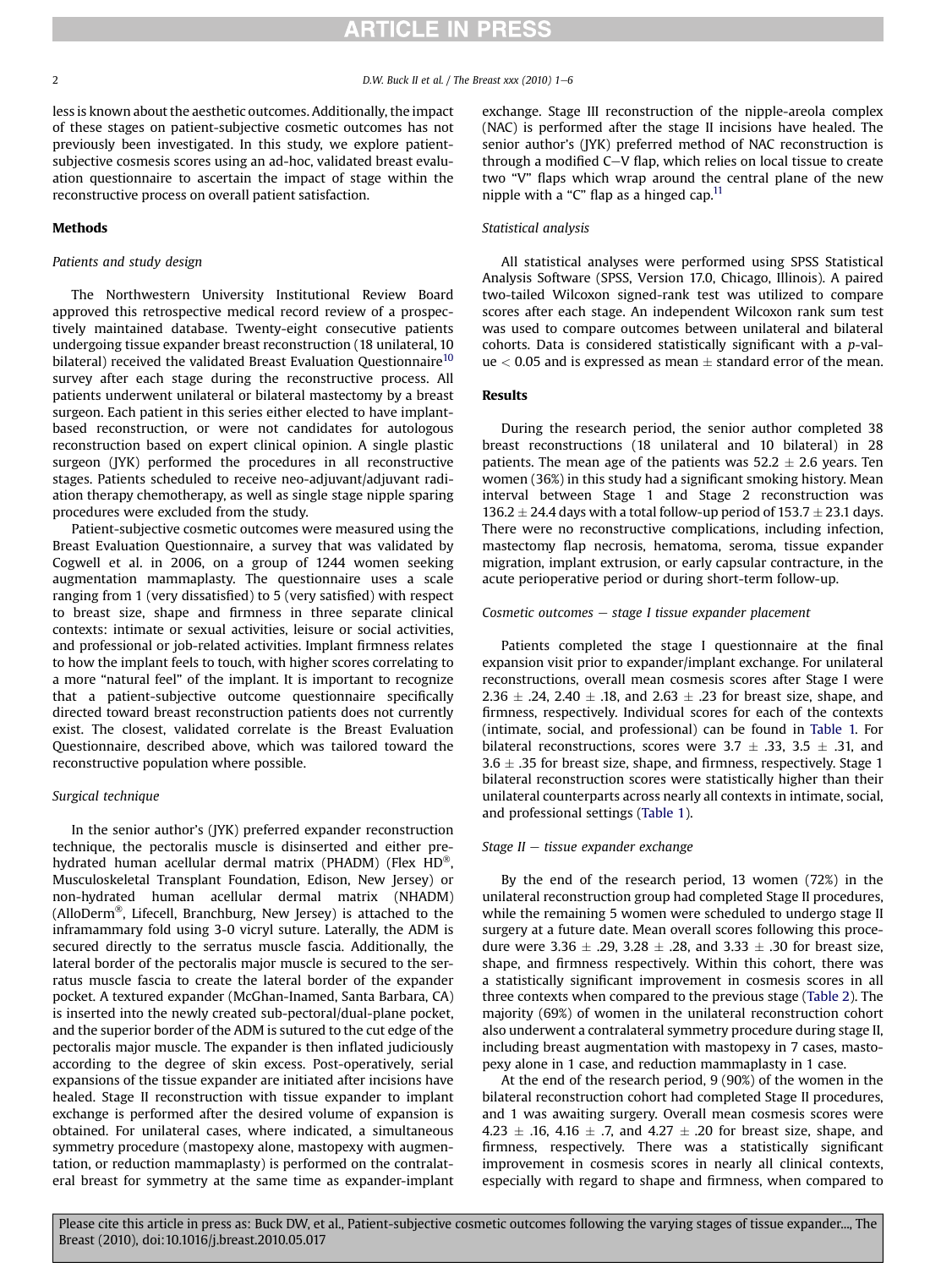# RTICLE IN PRES

#### D.W. Buck II et al. / The Breast xxx (2010)  $1-6$

|  |  | I |
|--|--|---|
|  |  |   |
|  |  |   |

Mean cosmetic scores following Stage I tissue expander breast reconstruction with a direct comparison of bilateral versus unilateral cohorts.

|                                    | Size     |        |              | Shape    |        |              | Firmness |        |              |
|------------------------------------|----------|--------|--------------|----------|--------|--------------|----------|--------|--------------|
|                                    | Intimate | Social | Professional | Intimate | Social | Professional | Intimate | Social | Professional |
| Unilateral – Stage I ( $N = 18$ )  |          |        |              |          |        |              |          |        |              |
| Mean                               | 2.33     | 2.44   | 2.33         | 2.44     | 2.44   | 2.33         | 2.78     | 2.61   | 2.50         |
| <b>SEM</b>                         | 0.23     | 0.27   | 0.23         | 0.16     | 0.22   | 0.16         | 0.21     | 0.25   | 0.22         |
| Bilateral – Stage I ( $N = 10$ )   |          |        |              |          |        |              |          |        |              |
| Mean                               | 3.6      | 3.7    | 3.8          | 3.2      | 3.6    | 3.8          | 3.3      | 3.7    | 3.8          |
| <b>SEM</b>                         | 0.35     | 0.35   | 0.28         | 0.32     | 0.32   | 0.28         | 0.41     | 0.35   | 0.28         |
| Bilateral vs. Unilateral - Stage I |          |        |              |          |        |              |          |        |              |
| P-Value                            | 0.002    | 0.009  | 0.001        | 0.038    | 0.018  | 0.001        | 0.239    | 0.028  | 0.006        |

the previous stage (Table 2). When compared to women in the unilateral group, scores for the bilateral group at stage II were statistically higher in 5 of the 9 contexts (Table 2).

#### Stage III  $-$  nipple-areola complex (NAC) reconstruction

At the end of the research period, 7 women (39%) in the unilateral cohort had completed all stages of the reconstruction, including NAC reconstruction. The remaining 6 women were scheduled for NAC at a future time point. Overall mean cosmesis scores after this final stage were  $4.66 \pm .30, 4.66 \pm .50,$  and  $4.25 \pm .50$  for breast size, shape, and firmness, respectively. Within this cohort, these scores were significantly improved from the stage II scores in 6 of the 9 contexts [\(Table 3](#page-3-0)).

Five women (56%) in the bilateral cohort completed the reconstructive process including NAC reconstruction. The remaining 4 women were scheduled for NAC reconstruction at a future time point. Overall mean cosmesis scores were 5.0  $\pm$  0.0, 4.73  $\pm$  .33, and  $5.0 \pm 0.0$  for breast size, shape, and firmness respectively. These scores were increased across all contexts when compared to stage II; however, the scores were not statistically significant [\(Table 3\)](#page-3-0). When compared to women in the unilateral group at the same stage, there was no statistically significant difference in scores within any of the clinical contexts.

#### Discussion

<span id="page-2-0"></span>Table 1

Over the last decade, technical options and surgical outcomes for breast reconstruction have improved. By the virtue of these enhanced outcomes, expectations of women with breast cancer have also increased.<sup>12</sup> The utility of acellular dermis as a soft tissue replacement has been demonstrated throughout the body.<sup>13–[16](#page-5-0)</sup> Several reports have shown its efficacy and relative safety in breast reconstruction, but with limited emphasis on cosmetic outcomes. $2-7$  $2-7$ 

With unilateral breast reconstruction, contralateral ancillary procedures aimed at achieving breast symmetry often play a significant role in optimizing aesthetic outcomes. Predicting the necessity of such procedures at the time of initial consultation is often difficult. The decision to perform ancillary work is not only based upon the position, contour and size of the reconstructed and natural breasts following primary reconstruction, but also on patient motivation and desire to undergo further surgery.<sup>17</sup> This includes patient motivation to complete the often lengthy expander-implant reconstructive process in its entirety through NAC reconstruction. Currently, there is limited data examining patient-subjective satisfaction during the specific stages of expander-based breast reconstruction. To our knowledge, ours is the first known report of patient-based cosmetic analysis relative to each stage in the expander/implant reconstructive process. Through interval examination, the contribution of ancillary procedures and NAC reconstruction to patient satisfaction can be assessed. Likewise, it is possible to investigate any differences between patient-derived cosmetic outcomes among women undergoing bilateral or unilateral reconstructions, information which may have important implications for tailoring the reconstructive process and for encouraging completion of all stages.

Following Stage I reconstruction, cosmetic outcomes were statistically higher for the bilateral reconstruction cohort. These results may be explained by greater symmetry achieved through bilateral tissue expander placement with intra-operative volume adjustments to create the best illusion of symmetry ([Fig. 1](#page-3-0)A). Though intra-operative fill volumes were not measured, the addition of PHADM or NHADM produced a larger pocket free from the confines of the pectoralis muscle insertion inferiorly, thereby maximizing intra-operative tissue expander fill volumes.<sup>2</sup> This early and ample fill volume may have improved the overall

#### Table 2

Mean cosmetic scores following Stage II breast reconstruction with direct comparison to the scores from the same cohort after stage I, and a comparison of bilateral vs. unilateral cohorts.

|                                     | <b>Size</b> |        |              | Shape    |        |              | Firmness |        |              |
|-------------------------------------|-------------|--------|--------------|----------|--------|--------------|----------|--------|--------------|
|                                     | Intimate    | Social | Professional | Intimate | Social | Professional | Intimate | Social | Professional |
| Unilateral – Stage II ( $N = 13$ )  |             |        |              |          |        |              |          |        |              |
| Mean                                | 3.46        | 3.38   | 3.23         | 3.31     | 3.31   | 3.23         | 3.38     | 3.31   | 3.31         |
| <b>SEM</b>                          | 0.28        | 0.31   | 0.28         | 0.25     | 0.28   | 0.3          | 0.3      | 0.3    | 0.3          |
| P-Value vs. Stage 1                 | 0.003       | 0.008  | 0.005        | 0.015    | 0.030  | 0.008        | 0.036    | 0.043  | 0.025        |
| Bilateral – Stage II ( $N = 9$ )    |             |        |              |          |        |              |          |        |              |
| Mean                                | 4.4         | 4.1    | 4.2          | 4.2      | 4.1    | 4.2          | 4.4      | 4.2    | 4.2          |
| <b>SEM</b>                          | 0.16        | 0.16   | 0.16         | 0.23     | 0.13   | 0.16         | 0.16     | 0.23   | 0.2          |
| P-Value vs. Stage 1                 | 0.068       | 0.068  | 0.043        | 0.028    | 0.043  | 0.043        | 0.018    | 0.043  | 0.068        |
| Bilateral vs. Unilateral – Stage II |             |        |              |          |        |              |          |        |              |
| P-value Bilateral vs. Unilateral    | 0.025       | 0.117  | 0.030        | 0.038    | 0.095  | 0.019        | 0.013    | 0.066  | 0.066        |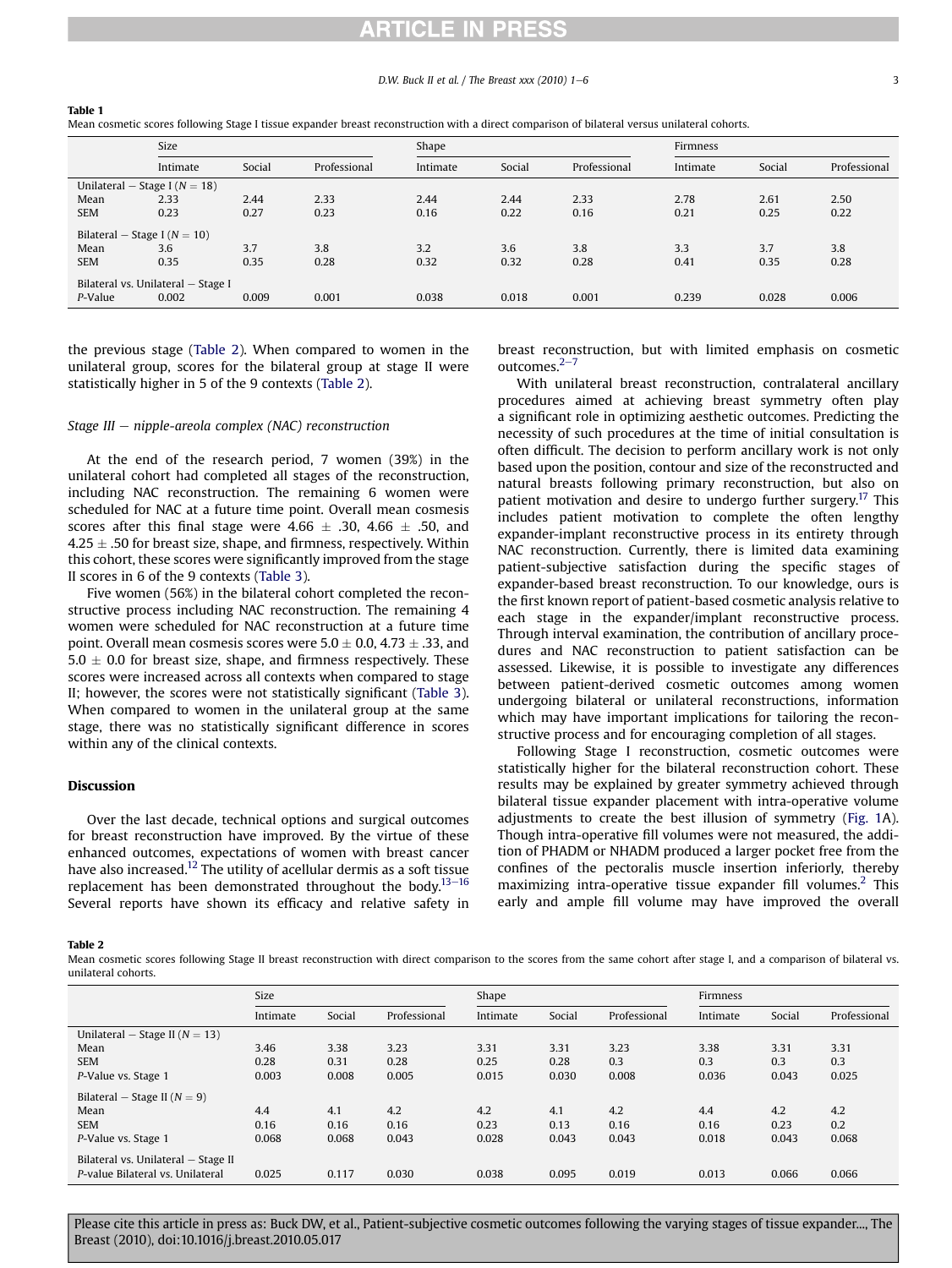# RTICLE IN PRES

#### <span id="page-3-0"></span>4 D.W. Buck II et al. / The Breast  $xxx(2010)$  1–6

#### Table 3

Mean cosmetic scores following Nipple-areolar complex reconstruction with direct comparison to the scores from the same cohort after stage II, and a direct comparison of bilateral versus unilateral cohorts.

|                                                | Size     |          |              | Shape    |        |              | Firmness |          |              |
|------------------------------------------------|----------|----------|--------------|----------|--------|--------------|----------|----------|--------------|
|                                                | Intimate | Social   | Professional | Intimate | Social | Professional | Intimate | Social   | Professional |
| Unilateral – Nipple Reconstruction ( $N = 7$ ) |          |          |              |          |        |              |          |          |              |
| Mean                                           |          | 4.5      | 4.5          | 4.75     | 4.75   | 4.5          | 4.5      | 4.25     | 4.25         |
| <b>SEM</b>                                     | $\Omega$ | 0.3      | 0.3          | 0.25     | 0.25   | 0.3          | 0.3      | 0.25     | 0.25         |
| P-Value vs. Stage II                           | 0.028    | 0.068    | 0.043        | 0.028    | 0.043  | 0.043        | 0.043    | 0.068    | 0.068        |
| Bilateral – Nipple Reconstruction ( $N = 5$ )  |          |          |              |          |        |              |          |          |              |
| Mean                                           |          |          | 5            | 4.6      | 4.6    | 4.6          | 5        |          | 5            |
| <b>SEM</b>                                     | $\Omega$ | $\Omega$ | $\Omega$     | 0.2      | 0.2    | 0.2          | $\Omega$ | $\Omega$ | $\Omega$     |
| P-Value vs. Stage II                           | 0.180    | 0.068    | 0.068        | 0.593    | 0.273  | 0.273        | 0.109    | 0.109    | 0.109        |
| Bilateral vs. Unilateral - NAC Reconstruction  |          |          |              |          |        |              |          |          |              |
| $P$ -value                                     | 0.431    | 0.100    | 0.100        | 0.520    | 0.886  | 0.253        | 0.032    | 0.199    | 0.199        |

cosmetic outcome, as it preserved mastectomy skin for reconstruction.

After Stage II reconstruction, there was a statistically significant increase in average cosmetic scores within the unilateral reconstruction cohort. The majority of women (69%) in this cohort also underwent contralateral ancillary procedures including augmentation with mastopexy, mastopexy alone, or reduction mamma-plasty during this stage of the procedure [\(Fig. 2A](#page-4-0)-B). Thus, the elevation in scores likely represents a reflection of improved symmetry achieved through work on the natural breast, as well as a reduced psychological burden given the time elapsed since mastectomy[.18](#page-5-0) Although differing symmetrization procedures could have varying effects on patient satisfaction, the overall result of contralateral breast procedures was an improvement in scores.

The literature is somewhat conflicted on the impact of breast mound revisions on overall patient aesthetic satisfaction.<sup>19-[21](#page-5-0)</sup> Andrade et al. concluded that revision procedures provided little added benefit; however, the revision procedures performed in this series may not have been adequate, as 56.5% of patients unsatisfied with their reconstruction cited asymmetry as one of the main reasons. $22$  And Ramon et al. found that the achievement of breast symmetry was the main factor influencing patient aesthetic satisfaction post reconstruction.<sup>[23](#page-5-0)</sup> In contradistinction to Andrade, results from Losken et al. suggested that contralateral symmetry procedures are important to implant-based reconstructions: specifically, of the 349 patients that underwent implant reconstruction, 66% required a contralateral symmetry procedure, whereas only 37% required them with autologous reconstruction.[24](#page-5-0) Likewise, the results in this study highlight the importance of contralateral ancillary procedures during tissue expander breast reconstruction in optimizing overall patient satisfaction.

For the bilateral reconstruction cohort, elevations in scores following Stage II reconstruction were statistically significant in 6 of 9 contexts, particularly with regard to shape and firmness. Interestingly, there was only a statistically significant difference with



Fig. 1. Patient who underwent bilateral mastectomy with immediate tissue expander reconstruction. A. preoperative AP image. B. Same patient after Stage II (expander/implant exchange). C. Same patient following NAC reconstruction and tattooing.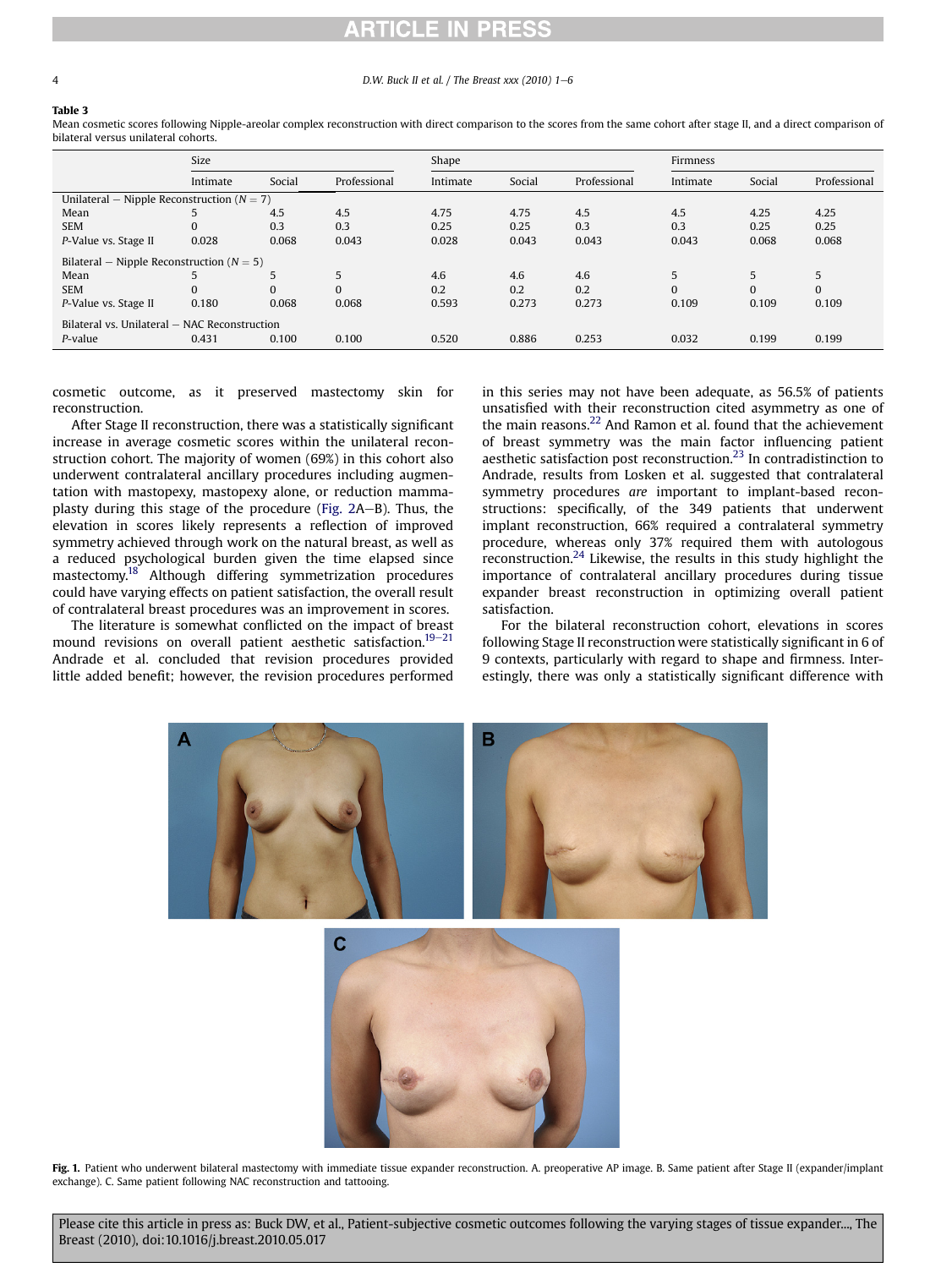# **RTICLE IN PRESS**

 $D.W.$  Buck II et al. / The Breast xxx (2010) 1–6  $5\%$ 

<span id="page-4-0"></span>

Fig. 2. patient who underwent unilateral mastectomy with immediate tissue expander reconstruction. A. Preoperative AP image. B. Same patient after Stage I. C. Same patient following NAC reconstruction and tattooing. Note contralateral augmentation for improved symmetry.

regard to size in the professional category. This nicely demonstrates the degree of expansion and symmetry that can be obtained by the use of acellular dermis along with appropriate intra-operative and post-operative expansion protocols [\(Fig. 1B](#page-3-0)). When compared to unilateral reconstructions there was a statistically significant increase in cosmesis scores in 5 of 9 clinical contexts at this stage. This, again, demonstrates the importance of symmetry in overall patient satisfaction.

In this study, the highest mean cosmesis scores were obtained for both unilateral and bilateral reconstructions after completion of NAC reconstruction (Figs. [1](#page-3-0)C and 2C). This finding provides a patient-based corroboration of prior studies that suggest nipple reconstruction is an important and "necessary" factor in cosmeti-cally optimal reconstruction.<sup>[25](#page-5-0)-[27](#page-5-0)</sup> In fact, despite unilateral scores being statistically lower at each stage when compared to their bilateral counterparts, this difference is almost entirely eliminated after NAC reconstruction.

The statistically significant difference among reported aesthetic outcomes, and the low discordance between reported scores helps validate the results of this study. It is worth noting, however, that the average follow-up period in this study is relatively short (approximately 6 months). Despite the relatively short follow-up, final cosmetic outcomes should be reasonably stable over the short-term because the NAC reconstruction has already been completed. Long-term cosmetic outcomes will require follow-up beyond  $1-2$  years. At this interval, accurate detection of subtle changes in degrees of symmetry can be obtained, especially for unilateral cases where a contralateral mastopexy or reduction mammaplasty has been performed such that any contralateral breast "settling" may create or accentuate any asymmetries. In addition, at the  $1-2$  year mark, detection of capsular contracture is more likely. While the above are potentially negative factors on long-term patient-subjective cosmesis scores, it is also possible that with time patients will adapt to their appearance and integrate the new image of their reconstructed breasts into their everyday lifestyle, thereby positively reinforcing their satisfaction with the overall outcome.

It is important to recognize that in a study regarding patientsubjective outcomes after breast reconstruction, the psychological effect of a cancer diagnosis cannot be under-appreciated. While this component could have an effect on cosmesis scores, it is unlikely that this contribution is large enough to outweigh the improvement from surgical reconstruction and symmetrization. Likewise, the validated questionnaire used in this study attempts to elucidate patient-subjective scores in a manner that is as objective as possible.

We did not include irradiated breasts in our study, which could present an additional confounding factor. The well-known implications of radiation on breast shape, skin texture, tone, and color can have significant impact on both autologous and tissue expander-based reconstruction.<sup>[2,7,28,29](#page-5-0)</sup> A separate analysis with reasonable sample size would be necessary to fully delineate the patterns of patient-based cosmetic outcomes in this specific population.

#### Conclusion

It is intuitive that optimal patient satisfaction with expander/ implant reconstruction requires completion of the entire reconstructive process; however patient-subjective studies have not been performed to validate this assumption. In this study, we investigated patient-subjective cosmetic outcomes throughout the varying stages of the expander/implant reconstructive process and found that in unilateral reconstructions, there is a significant improvement in cosmesis with contralateral symmetry procedures. Likewise, there is a significant improvement in cosmesis when nipple-areolar complex reconstruction is performed, such that prior significant differences among cosmesis scores between bilateral and unilateral reconstructions are almost eliminated after completion of the entire reconstructive process. These findings highlight  $-$  from a patient's perspective  $-$  the importance of completing the entire reconstructive processes, including NAC reconstruction, and the benefits of contralateral symmetry procedures on overall aesthetic outcomes.